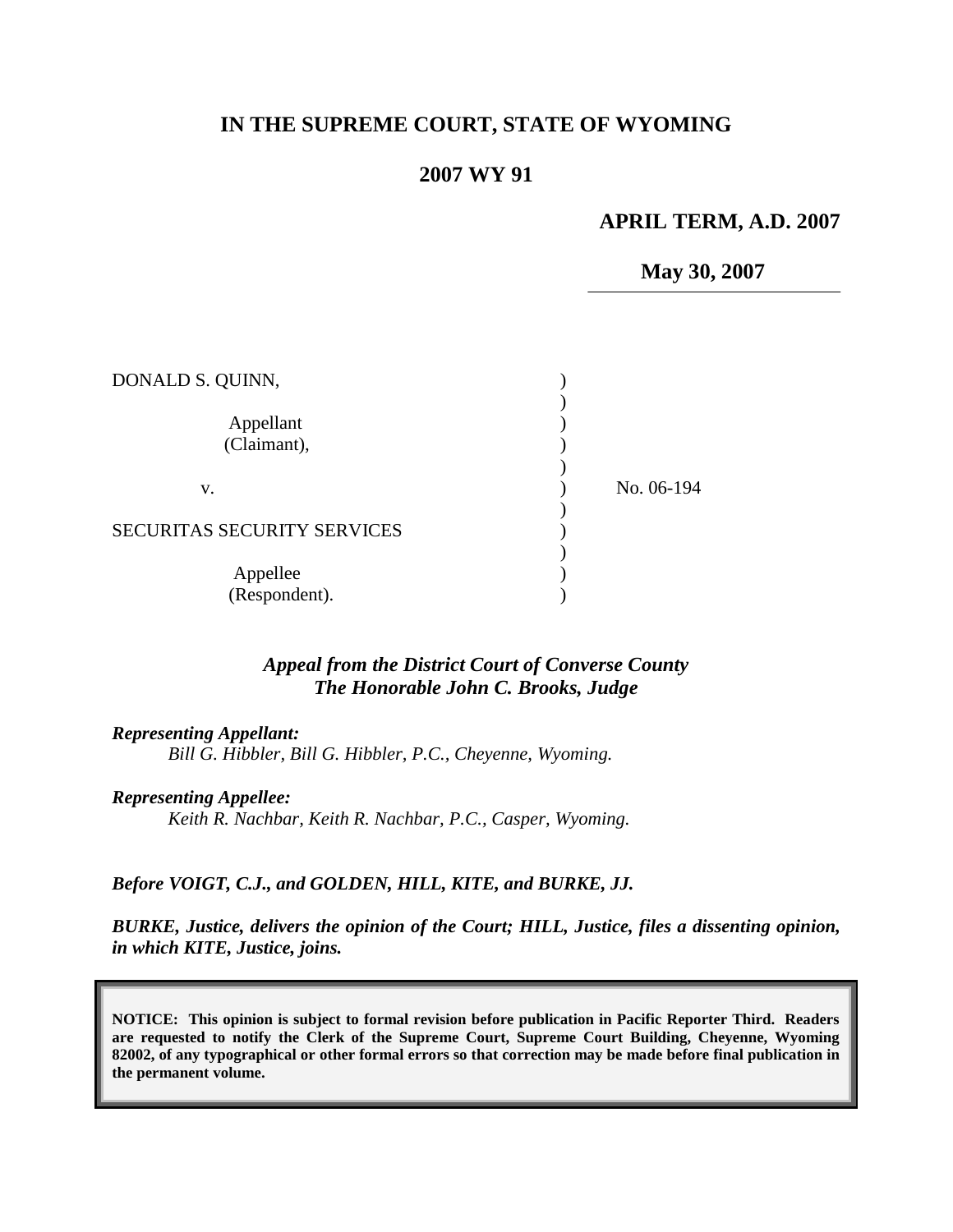#### **BURKE, Justice.**

[¶1] In this worker"s compensation appeal, Donald S. Quinn challenges the denial of benefits for injuries he sustained while traveling to work. He contends the hearing examiner erred by entering summary judgment in favor of his employer, Securitas Security Services ("Securitas"). Mr. Quinn asserts he was being transported by a vehicle of his employer when he was injured and, as a result, his injuries are compensable pursuant to Wyo. Stat. Ann.  $\S$  27-14-102(a)(xi)(D). The district court affirmed the summary judgment. We also affirm.

## *ISSUE*

[¶2] Was Mr. Quinn injured while he was traveling in a vehicle of his employer pursuant to Wyo. Stat. Ann.  $\S 27-14-102(a)(xi)(D)?$ 

## *FACTS*

[¶3] The facts are not in dispute. Securitas employed Mr. Quinn as a security guard/EMT and assigned him to the North Antelope Rochelle Coal Mine ("mine") in Campbell County. Securitas provided services to the mine pursuant to a contract. As a courtesy, the mine permitted Securitas" employees to ride a bus that the mine provided for its employees. The mine arranged bus transportation from Douglas to Gillette, through Powder River Bus Company ("Powder River"). Securitas did not have any agreement with Powder River and did not pay any amount for bus transportation.

[¶4] Mr. Quinn was informed during the hiring process that he would have the option of riding the mine"s bus if he desired. He considered the bus transportation an important benefit because he commuted to the mine from his home in Glendo, Wyoming. Mr. Quinn claims he would not have accepted employment with Securitas if such transportation had not been available.

[¶5] On July 22, 2004, Mr. Quinn was riding the bus from Douglas to Gillette, via Highway 59, heading to the mine to report for his evening shift. The bus collided with another vehicle and rolled. Mr. Quinn sustained injuries to his head, left arm, back, left ribs and left hip. He sought worker's compensation benefits for his injuries.

[¶6] Securitas objected to Mr. Quinn"s claim, asserting that he was not in the course and scope of his employment at the time of the bus accident. The matter was referred to the Office of Administrative Hearings (OAH) for contested case proceedings. Both parties moved for summary judgment, and the hearing officer heard oral argument on the motions. The hearing officer concluded that the parties' cross-motions for summary judgment presented no issues of material fact and involved only questions of law. The hearing officer granted summary judgment to Securitas and denied Mr. Quinn's motion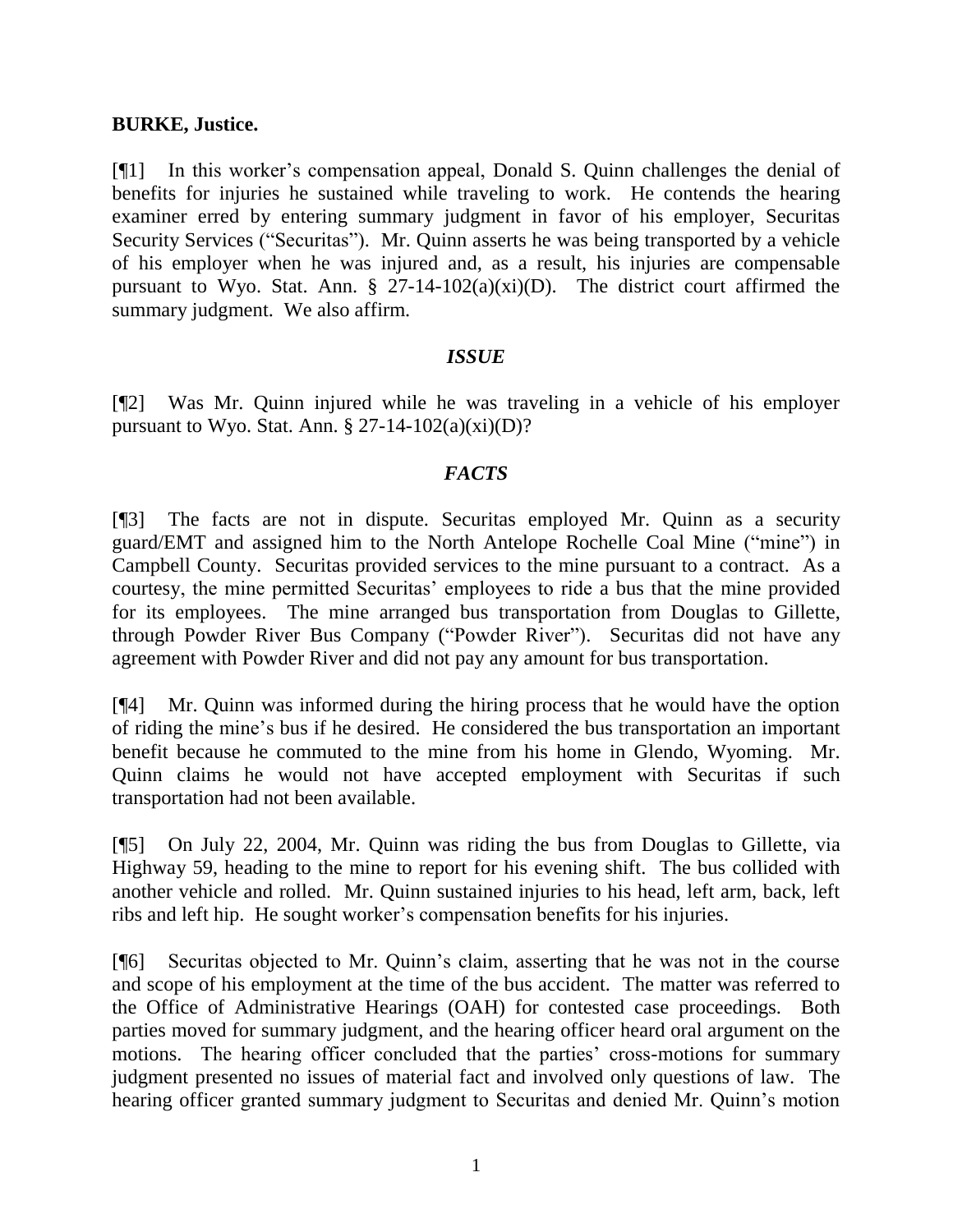for summary judgment. Mr. Quinn appealed to the district court, which affirmed the OAH decision. This appeal followed.

## *STANDARD OF REVIEW*

[¶7] We review agency action pursuant to Wyo. Stat. Ann. § 16-3-114(c) (LexisNexis 2005). We "[h]old unlawful and set aside agency action, findings and conclusions found to be … [a]rbitrary, capricious, an abuse of discretion or otherwise not in accordance with law." Wyo. Stat. Ann. § 16-3-114(c)(ii)(A). We afford no deference to the district court's decision and, instead, review the case as if it came directly from the agency. *Newman v. State ex rel. Wyo. Workers' Safety & Comp. Div.*, 2002 WY 91, ¶ 7, 49 P.3d 163, 166 (Wyo. 2002). The interpretation and correct application of the provisions of the Wyoming Worker"s Compensation Act are questions of law, which we review *de novo*. *Alcorn v. Sauer Drilling Co.,* 2006 WY 15, ¶ 6, 126 P.3d 924, 925 (Wyo. 2006).

[¶8] The summary judgment procedures set forth in W.R.C.P. 56 apply to worker"s compensation cases, and we apply our well-established standard for reviewing summary judgments. *Chavez v. Mem'l Hosp. of Sweetwater County*, 2006 WY 82, ¶ 6, 138 P.3d 185, 188 (Wyo. 2006). The purpose of summary judgment is to dispose of suits before trial that present no genuine issue of material fact. *Id*. Summary judgment motions are determined under the following language from W.R.C.P. 56(c):

> The judgment sought shall be rendered forthwith if the pleadings, depositions, answers to interrogatories, and admissions on file, together with the affidavits, if any, show that there is no genuine issue as to any material fact and that the moving party is entitled to a judgment as a matter of law.

This Court reviews a summary judgment in the same light as the district court, using the same materials and following the same standards. *Chavez*, ¶ 6, 138 P.3d at 188. We view the record from the vantage point most favorable to the party who opposed the motion and give that party the benefit of all favorable inferences that may fairly be drawn from the record. *Id*.

## *DISCUSSION*

[ $[$ [9] We begin our analysis with the language of Wyo. Stat. Ann. § 27-14-102(a)(xi)(D) (LexisNexis 2003), which provides:

> **(xi)** "Injury" means any harmful change in the human organism other than normal aging and includes damage to or loss of any artificial replacement and death, arising out of and in the course of employment while at work in or about the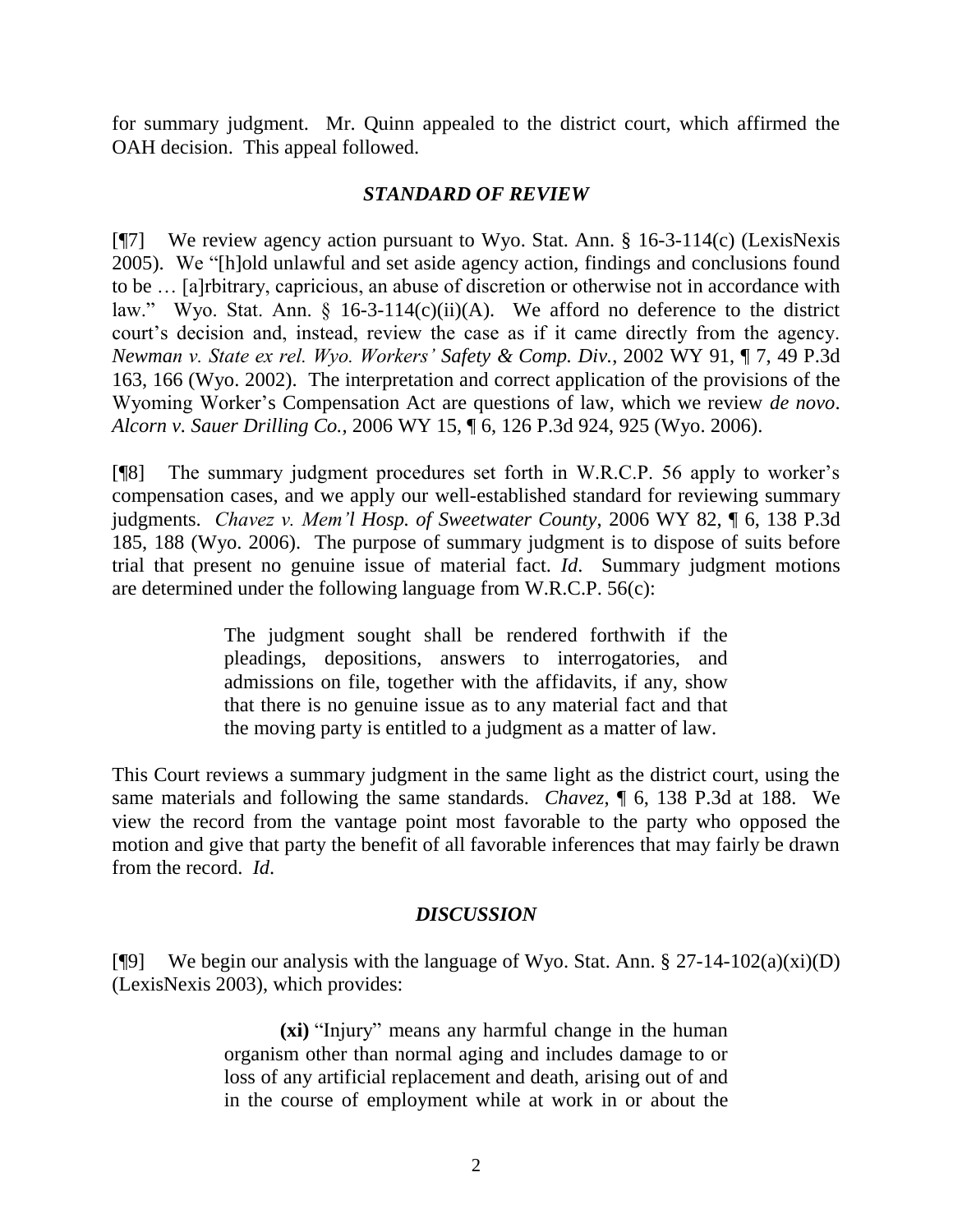premises occupied, used or controlled by the employer and incurred while at work in places where the employer's business requires an employee's presence and which subjects the employee to extrahazardous duties incident to the business. **"Injury" does not include:**

…

# **(D) Any injury sustained during travel to or from employment unless the employee is reimbursed for travel expenses or is transported by a vehicle of the employer;**

(Emphasis supplied.) Mr. Quinn asserts that his injuries are not excluded from worker"s compensation coverage by this statute because the second exception stated in subsection (D) applies. Thus, our focus in resolving this appeal is upon the "transported by a vehicle of the employer" language in Wyo. Stat. Ann. § 27-14-102(a)(xi)(D). Because the undisputed facts demonstrate Mr. Quinn was traveling to work when he was injured, his injuries are not compensable unless he was being transported by a vehicle of his employer.

[¶10] The hearing officer granted Securitas' motion for summary judgment, finding as a matter of law that Mr. Quinn was injured while traveling to work and that the bus was not a vehicle of Securitas. Mr. Quinn contends the hearing officer"s determination was erroneous and maintains that he was in the course of his employment when he was injured. He reasons that his injuries are compensable because Securitas provided transportation for its employees. According to Mr. Quinn, proper interpretation of the contract establishes that at the time he was injured, he was being transported by a vehicle of his employer as contemplated by Wyo. Stat. Ann.  $\S 27-14-102(a)(xi)(D)$ .

[¶11] We have previously construed the definition of injury provided by Wyo. Stat. Ann. § 27-14-102(a) and the exclusion set forth in subsection (D) of that statute. An injury within the meaning of the statute requires a causal nexus between the injury and some condition, activity, environment or requirement of the employment. *Archuleta v. Carbon County Sch. Dist. No. 1*, 787 P.2d 91, 92 (Wyo. 1990). Generally, this causal nexus is lacking when an employee is traveling to work. *Id*., 787 P.2d at 93. Subsection (D) codified this long-standing common law rule that injuries incurred while either going to or coming from work are not compensable. It also codified the recognized exceptions to the general rule. Those exceptions find a causal nexus where the employer has in some fashion provided the employee with transportation or has reimbursed him for the costs of those travels. *Berg v. State ex rel. Wyo. Workers' Safety & Comp. Div.*, 2005 WY 23, ¶ 8, 106 P.3d 867, 871 (Wyo. 2005); *Archuleta*, 787 P.2d at 92; *In re Claims of Naylor*, 723 P.2d 1237, 1241 (Wyo. 1986). The language of subsection (D) of this statute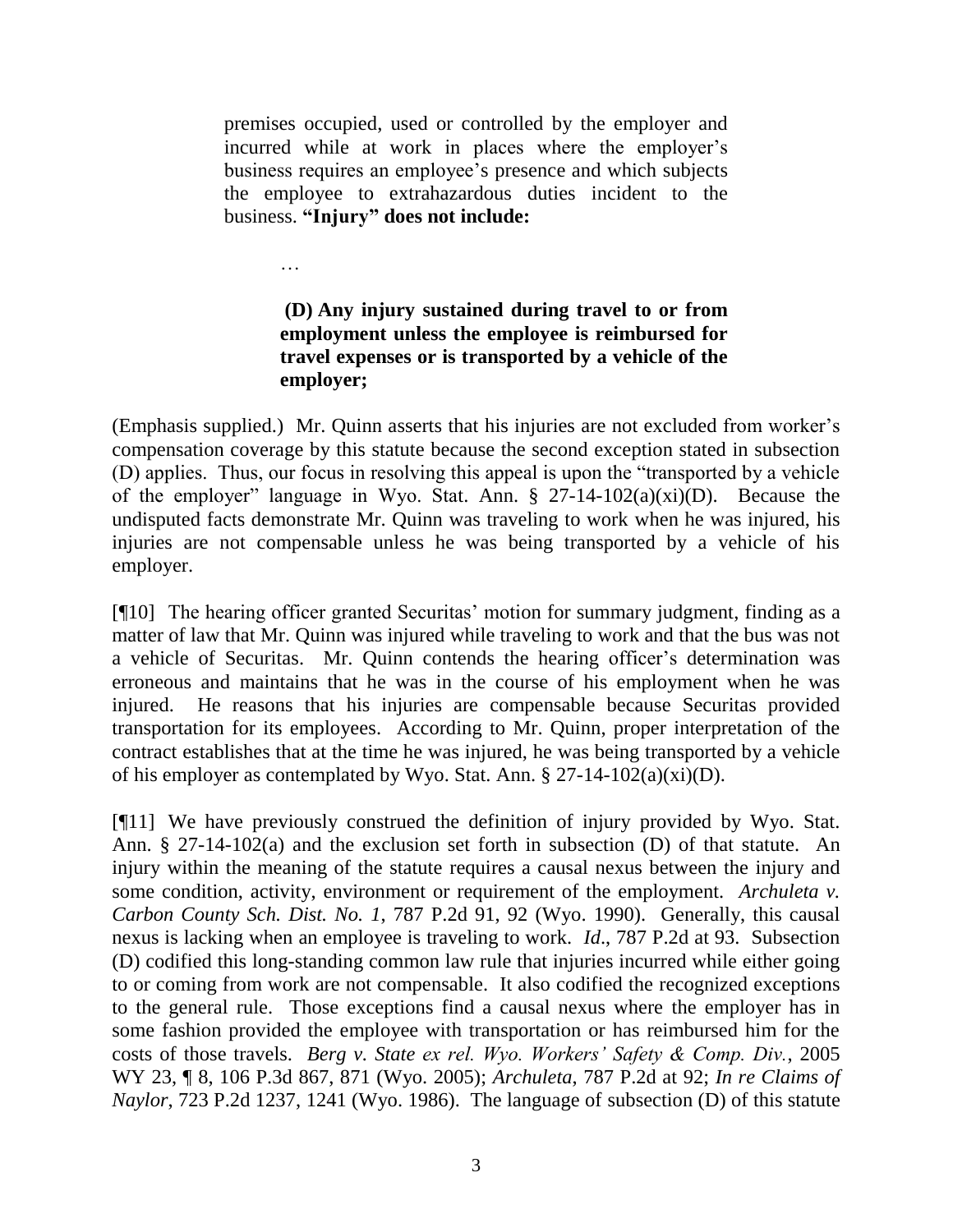is unambiguous. *Berg*, ¶ 8, 106 P.3d at 871; *Lloyd v. State ex rel. Wyo. Workers' Safety & Comp. Div.*, 2004 WY 85, ¶ 13, 93 P.3d 1001, 1004 (Wyo. 2004).

[¶12] Relying upon our decision in *Berg*, Mr. Quinn argues that his injuries are compensable because Securitas "provided transportation" for its employees "in some fashion." He asserts that he was being "transported by a vehicle of the employer" within the meaning of Wyo. Stat. Ann.  $\S 27-14-102(a)(xi)(D)$  when he was riding the bus to the mine. In Mr. Quinn's analysis, he equates the contract between the mine and Securitas to a negotiated contract securing transportation for Securitas employees. However, the contract language does not support his theory. The contract between Securitas and the mine provides, in pertinent part:

> [Securitas] personnel, at their risk and discretion, may ride bus transportation provided by the [mine] for the convenience of their employees. The [mine] does not warrant or represent in any manner the safety or availability of such bus service. The unavailability of such bus service shall not excuse or alter [Securitas"] responsibility hereunder. The [mine] reserves the right at any time and for any reason (including space availability or their own convenience) to deny such privilege entirely as to [Securitas].

We agree with the hearing officer that this contractual provision does not demonstrate Securitas provided transportation for its employees.

[¶13] The mine could discontinue bus transportation or revoke its permission at any time, and doing so would not affect Securitas' obligations under the contract. Securitas did not control, operate, or pay for the bus transportation. As was made clear by the deposition of its branch manager, Securitas did not have any knowledge or control over the details of the bus transportation. The mine arranged for the bus for its own employees, and the bus was operated by Powder River. Mr. Quinn was not required to ride the bus as a condition of his employment. When he opted to do so, it was without specific direction or knowledge of Securitas. He was not compensated for the time he spent on the bus.

[¶14] Mr. Quinn emphasizes his reliance upon the transportation in accepting employment with Securitas. However, Mr. Quinn"s use of, or reliance upon, the bus does not transform it into a vehicle of Securitas. We find these circumstances similar to those presented in *Berg*, where we recognized that a benefit provided to employees for use at their discretion does not constitute a condition of employment. ¶ 14, 106 P.3d at 872. This is so even if the benefit is "the most practical and convenient option." *Id*. Here, the record simply does not reflect that Securitas "assumed the cost of that travel." *Archuleta*,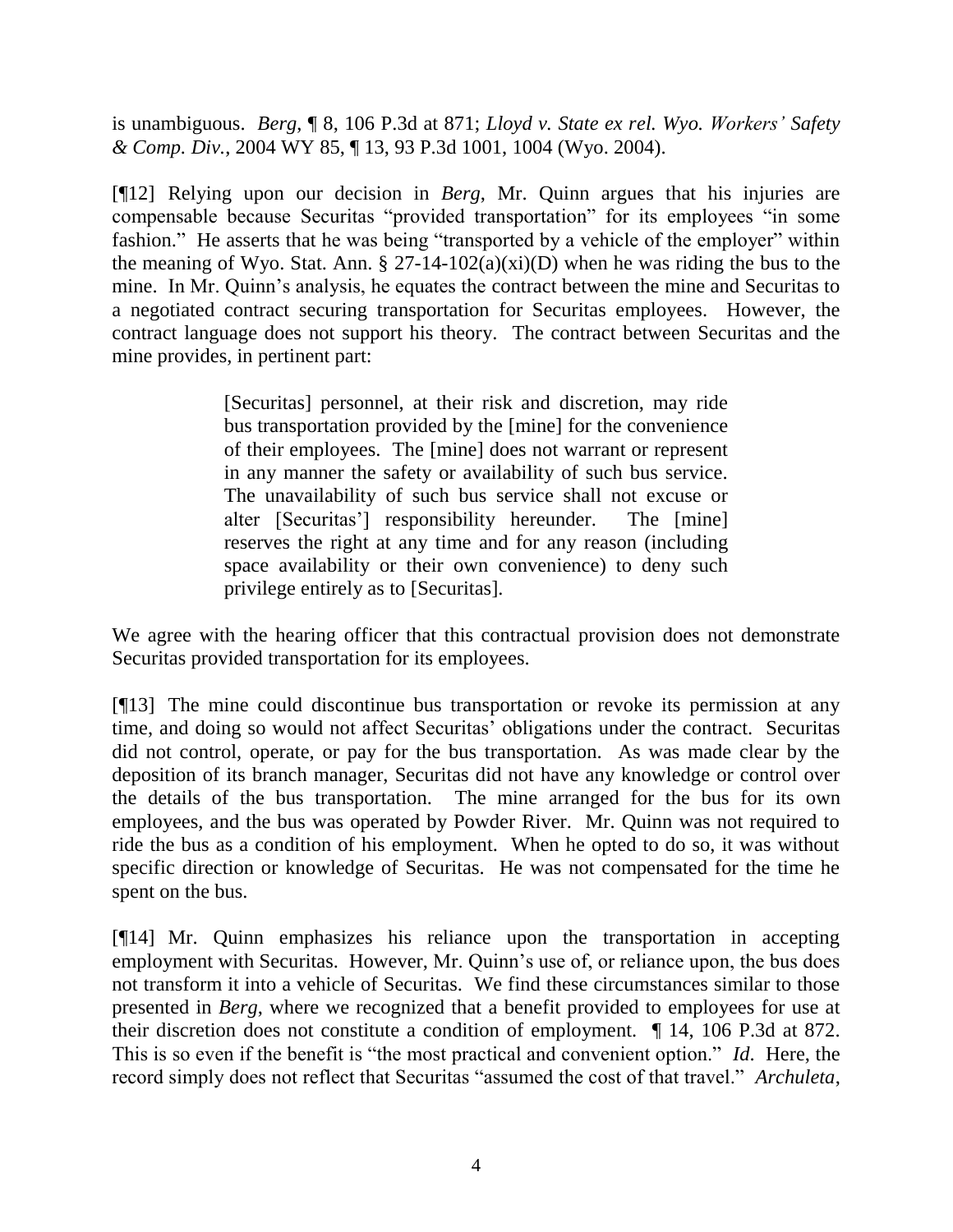787 P.2d at 93. Therefore, the general rule applies, and the injuries Mr. Quinn suffered while he was traveling to work are not compensable. *Id*.

#### *CONCLUSION*

[¶15] We find that the injuries Mr. Quinn suffered in the bus accident are not compensable. He was traveling to work when he was injured, and the bus was not a "vehicle of the employer" under Wyo. Stat. Ann. § 27-14-102(a)(xi)(D). Accordingly, the hearing officer properly granted summary judgment to the employer.

[¶16] Affirmed.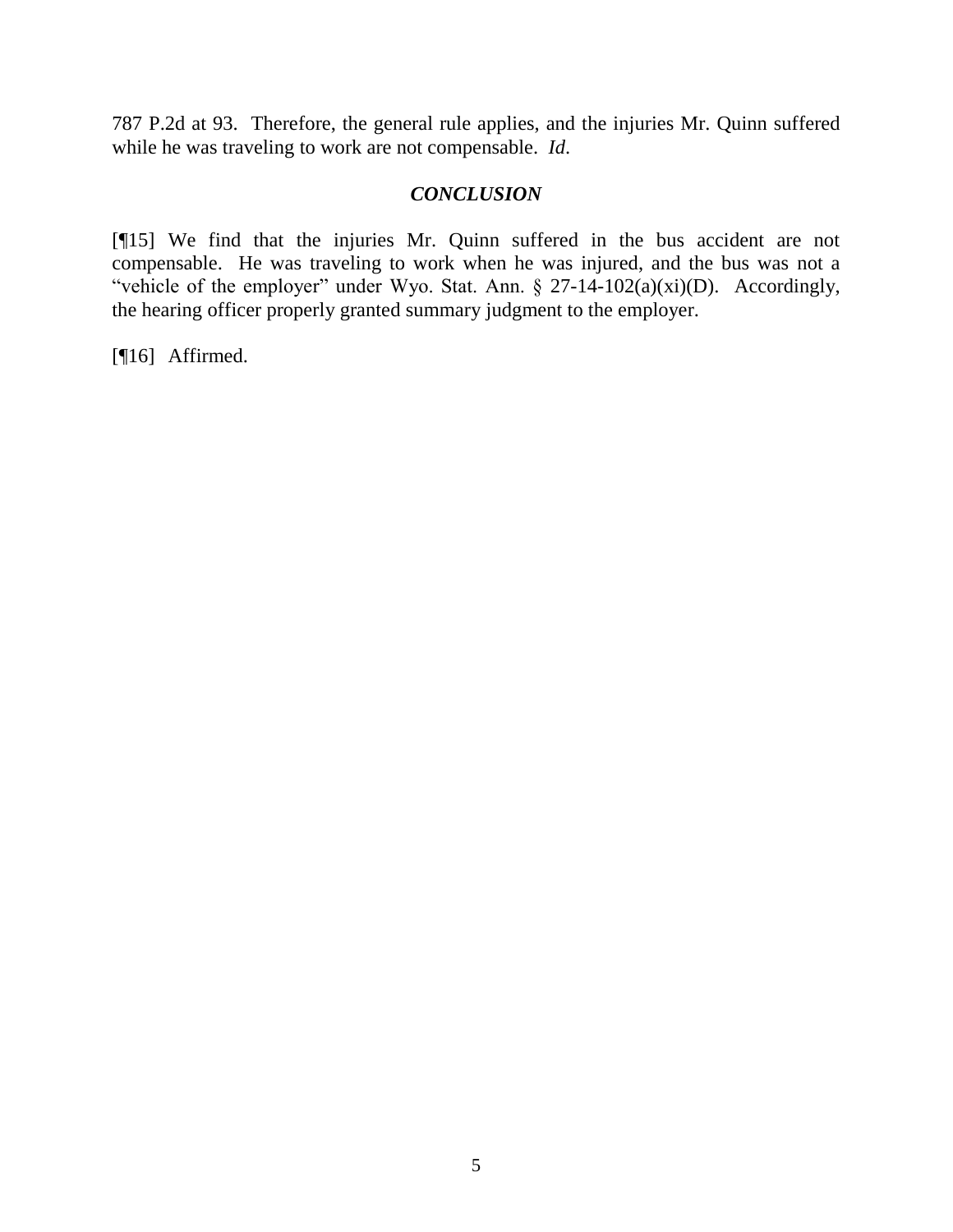#### **HILL,** Justice, dissenting, in which **KITE**, Justice, joins.

[¶17] I respectfully dissent because I do not agree that Securitas was entitled to summary judgment under the circumstances of this case. The parties basically agree that there are no genuine issues of material fact. The difference in their views is this: Which of the two of them is entitled to judgment as a matter of law? I would remand this matter to the district court, with directions that the district court further remand it to the Office of Administrative Hearings with directions that it enter summary judgment in favor of Quinn.

[¶18] It bears repeating here that the worker"s compensation system is a constitutional compromise that is intended to benefit both workers and employers. Wyo. Const. art. 10, § 4 provides:

> (a) No law shall be enacted limiting the amount of damages to be recovered for causing the injury or death of any person.

> (b) Any section of this constitution to the contrary notwithstanding, for any civil action where a person alleges that a health care provider's act or omission in the provision of health care resulted in death or injury, the legislature may by general law:

> > (i) Mandate alternative dispute resolution or review by a medical review panel before the filing of a civil action against the health care provider.

(c) **Any contract or agreement with any employee waiving any right to recover damages for causing the death or injury of any employee shall be void**. As to all extrahazardous employments the legislature shall provide by law for the accumulation and maintenance of a fund or funds out of which shall be paid compensation as may be fixed by law according to proper classifications to each person injured in such employment or to the dependent families of such as die as the result of such injuries, except in case of injuries due solely to the culpable negligence of the injured employee. The fund or funds shall be accumulated, paid into the state treasury and maintained in such manner as may be provided by law. Monies in the fund shall be expended only for compensation authorized by this section, for administration and management of the Worker's Compensation Act, debt service related to the fund and for workplace safety programs conducted by the state as authorized by law. The right of each employee to compensation from the fund shall be in lieu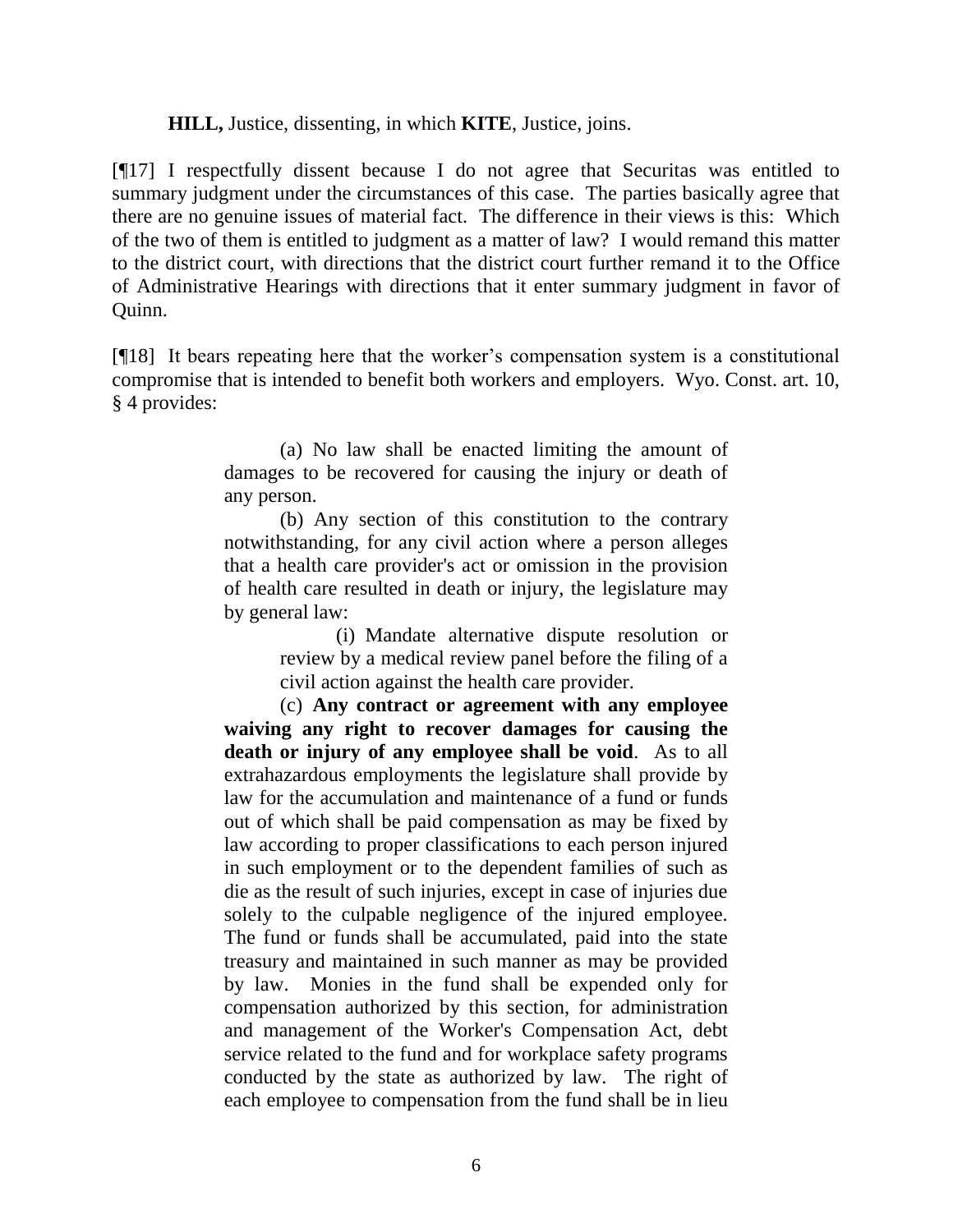of and shall take the place of any and all rights of action against any employer contributing as required by law to the fund in favor of any person or persons by reason of the injuries or death. Subject to conditions specified by law, the legislature may allow employments not designated extrahazardous to be covered by the state fund at the option of the employer. To the extent an employer elects to be covered by the state fund and contributes to the fund as required by law, the employer shall enjoy the same immunity as provided for extrahazardous employments. [Emphasis added.]

The authors of Wyoming's Constitution also singled out workers for special protection in Wyo. Const. art 1, § 22 ("The rights of labor shall have just protection through laws calculated to secure the laborer proper rewards for his service and to promote the industrial welfare of the state."). *Also see Torres v. Wyoming Workers' Safety and Compensation Division*, 2005 WY 7, ¶ 22, 105 P.3d 101, 112 (Wyo. 2005).

[¶19] Wyo. Stat. Ann. § 27-14-104(b) provides: "No contract, rule, regulation or device shall operate to relieve an employer from any liability created by this act except as otherwise provided by this act." *See* 8 *Larsen's Workers' Compensation Law*, §§ 132.03[3] (Statutes Prohibiting Waiver of Right by Agreement) and 132.04[1] (Public Interest in Full Benefits) (2006). I am not convinced that the contract between Securitas and the coal company has anything to do with this case, but if it does, it runs afoul of the constitutional and statutory prohibition of a contract between a worker and an employer that operates as a waiver of benefits provided by the worker"s compensation statutes.

[ $[$ [20] The majority also rests its decision on Wyo. Stat. Ann. § 27-14-102(a)(xi)(D), which provides that an injury, as contemplated by the Worker's Compensation Act, does not include: "Any injury sustained during travel to or from employment unless the employee is reimbursed for travel expenses or is transported by a vehicle of the employer." The majority concludes that, as a matter of law, the vehicle in which Quinn was riding was not a "vehicle of the employer." I am unable to agree that either *Berg v. Wyoming Workers' Safety and Compensation Division*, 2005 WY 23, 106 P.3d 867 (Wyo. 2005), or *Archuleta v. Carbon County School District No. 1*, 787 P.2d 91 (Wyo. 1990) speak anything more than tangentially to the circumstances of this case. I do agree that we have repeatedly held that  $\S 27-14-102(a)(xi)(D)$  is not ambiguous, but we have done so in these words: "Subsection (D) is the codification of a "long-standing common law rule that injuries incurred while either going to or coming from work are not compensable **unless the employer has in some fashion provided the employee with transportation** or has reimbursed him for the costs of those travels."" *Berg*, ¶ 8, 106 P.3d at 871 [Emphasis added]. My take on the facts of this case is that Securitas was, in its own fashion, providing transportation to Quinn in a vehicle "of the employer." A word of some import here is a very small word that has many meanings and usages, "of."